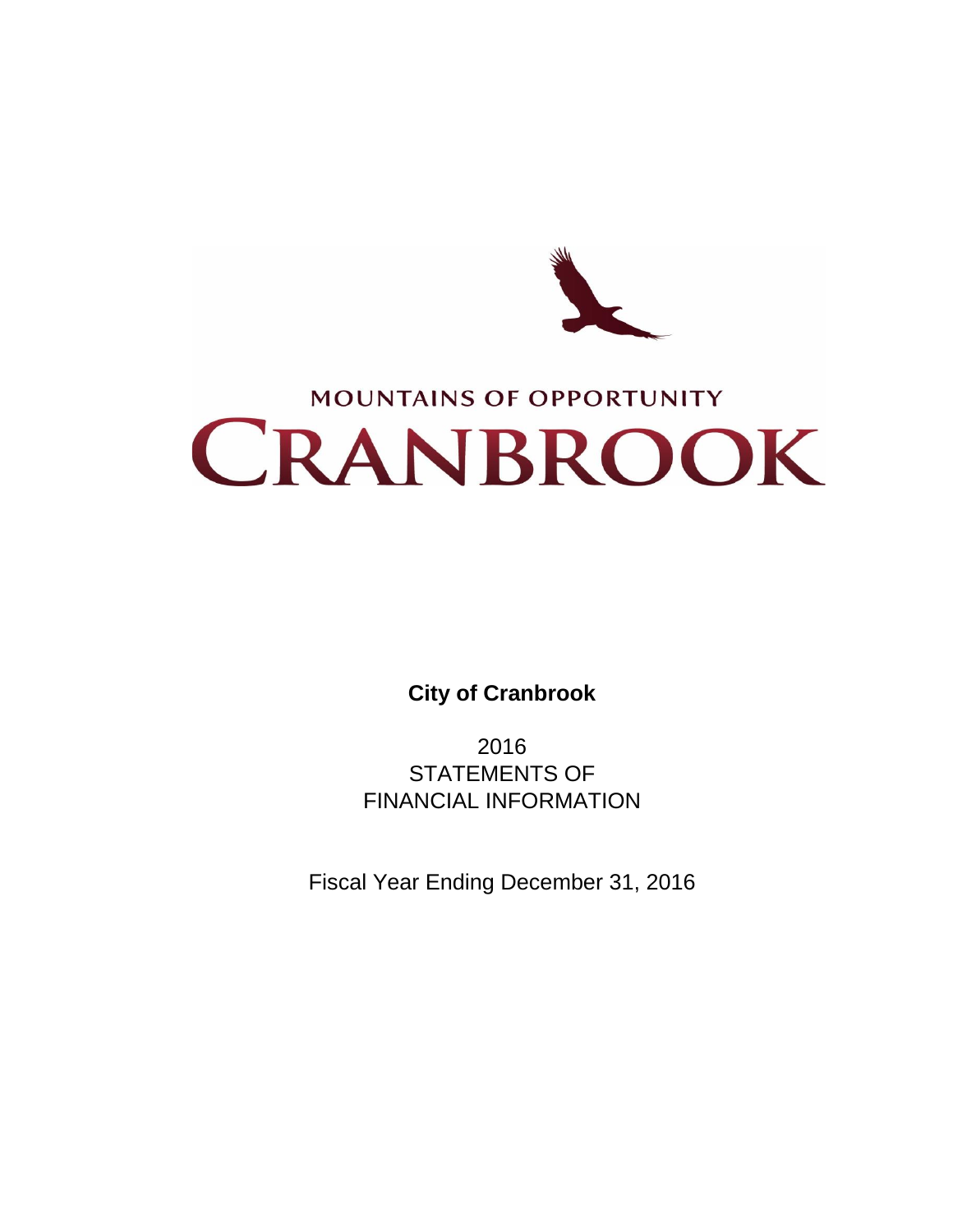# **The Corporation of the City of Cranbrook Schedule of Long-term Debt**

|                       | For the year ended December 31       |          |          | 2016           | 2015             |
|-----------------------|--------------------------------------|----------|----------|----------------|------------------|
|                       |                                      | Maturity |          |                |                  |
| Bylaw                 | Purpose                              | Date     | Rate     |                |                  |
| <b>General Fund</b>   |                                      |          |          |                |                  |
| <b>Mortgages</b>      |                                      |          |          |                |                  |
| 3348                  | Canada Life Assurance Company        | 2030     | 7.250    | 7,921,366<br>S | \$<br>8,239,752  |
| 3698                  | <b>Bank of Montreal</b>              | 2020     | 4.480    | 7,474,258      | 7,853,115        |
|                       |                                      |          |          | 15,395,624     | 16,092,867       |
| <b>Debenture Debt</b> |                                      |          |          |                |                  |
| 3515                  | Cranbrook Public Library Building    | 2026     | 4.660    | 1,790,442      | 1,933,834        |
| 3559                  | <b>Ridgeview Street LAS</b>          | 2032     | 4.820    | 212,801        | 222,177          |
| 3662                  | Fire Hall Upgrade                    | 2025     | 3.350    | 1,901,577      | 2,080,123        |
| 3708                  | Fibre Optic Broadband Infrastructure | 2031     | 4.200    | 613,583        | 643,047          |
| 3682                  | <b>Memorial Arena Renovations</b>    | 2027     | 3.400    | 1,411,650      | 1,512,296        |
|                       |                                      |          |          | 5,930,054      | 6,391,477        |
|                       | Short Term Debt (5 years)            |          |          |                |                  |
|                       | <b>Fire Truck</b>                    | 2017     | Variable | 50,000         | 100,000          |
|                       | <b>Fire Training Facility</b>        | 2020     | Variable | 300,000        | 375,000          |
|                       | <b>Fire Water Truck</b>              | 2021     | Variable | 387,115        |                  |
|                       |                                      |          |          | 737,115        | 475,000          |
| <b>Water Fund</b>     |                                      |          |          |                |                  |
| <b>Debenture Debt</b> |                                      |          |          |                |                  |
| 3284                  | Watershed expropriation              | 2017     | 4.550    | 78,714         | 153,680          |
| 3300                  | Panorama Heights                     | 2022     | 4.820    | 51,193         | 58,361           |
| 3335                  | <b>Easthill Water Trunk</b>          | 2019     | 3.150    | 116,330        | 151,799          |
| 3450                  | Phillips Div/Pipeline/Wells          | 2023     | 4.775    | 1,747,676      | 1,952,104        |
| 3435                  | <b>Patterson Street</b>              | 2022     | 4.170    | 43,112         | 49,472           |
| 3465                  | North Hill Water Trunk               | 2025     | 4.170    | 1,324,234      | 1,447,632        |
| 3581                  | 2007 Water Pressure Improvements     | 2029     | 4.130    | 684,798        | 724,400          |
|                       |                                      |          |          | 4,046,057      | 4,537,448        |
| <b>Sewer Fund</b>     |                                      |          |          |                |                  |
| <b>Debenture Debt</b> |                                      |          |          |                |                  |
| 3241                  | Parkland trunk                       | 2016     | 3.000    |                | 21,398           |
| 3301                  | Panorama Heights                     | 2022     | 4.820    | 62,042         | 70,729           |
| 3626                  | Spray Irrigation (Field F3/Aeration) | 2030     | 4.500    | 560,936        | 590,422          |
| 3670                  | Waste Water Improvement Project      | 2022     | 1.750    | 1,855,700      | 2,193,100        |
|                       |                                      |          |          | 2,478,678      | 2,875,649        |
| <b>Airport Fund</b>   |                                      |          |          |                |                  |
| <b>Debenture Debt</b> |                                      |          |          |                |                  |
| 3532                  | Airport expansion / improvement      | 2018     | 4.430    | 401,935        | 591,384          |
| 3554                  | Airport expansion / improvement      | 2019     | 4.520    | 206,984        | 270,741          |
|                       |                                      |          |          | 608,919        | 862,124          |
|                       |                                      |          |          |                |                  |
| <b>Total</b>          |                                      |          |          | \$29,196,447   | 31,234,566<br>\$ |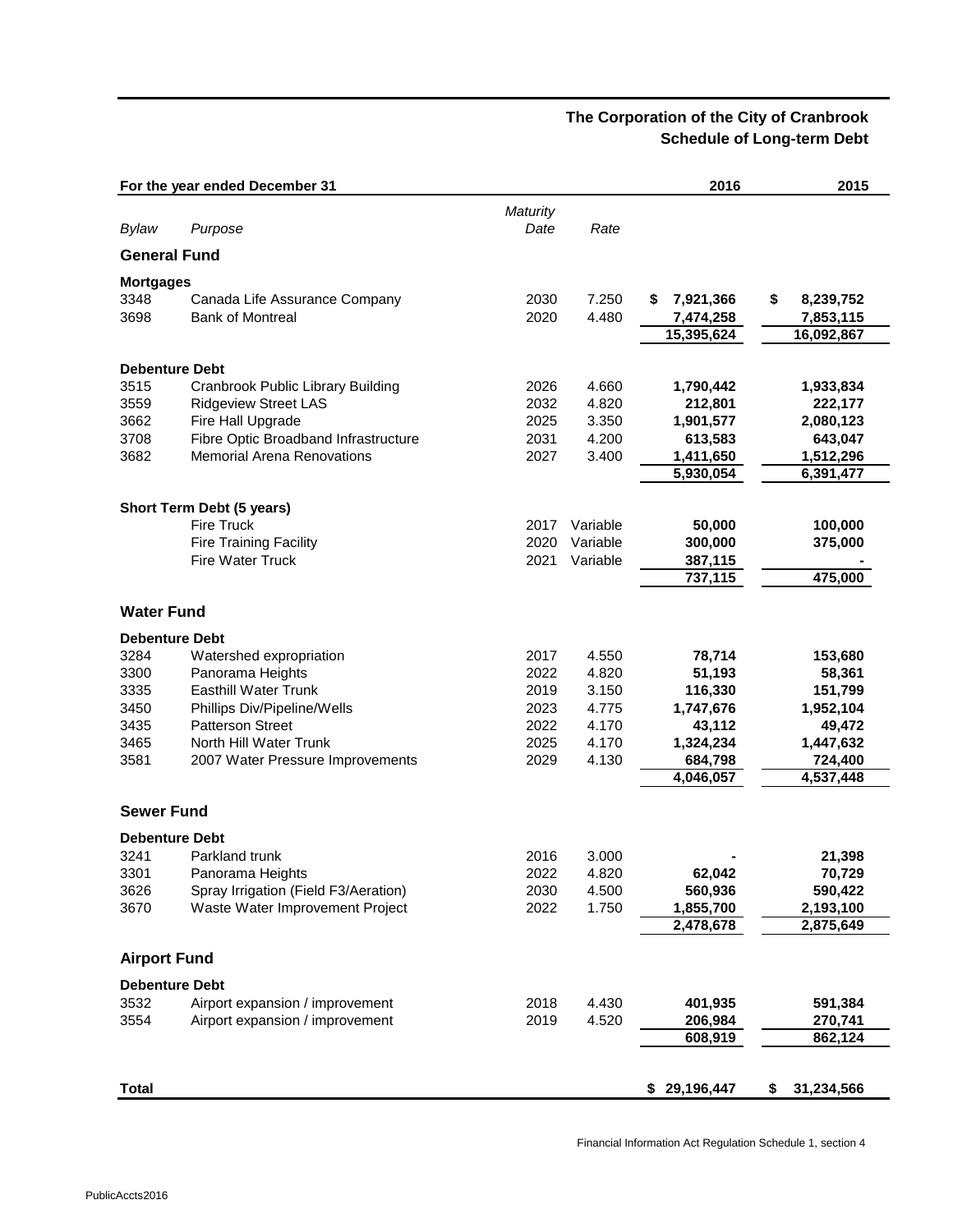# **The Corporation of the City of Cranbrook Guarantee and Indemnity Agreements As at December 31, 2016**

Guarantees and indemnities information for the Corporation of the City of Cranbrook is included in the notes to the 2016 Consolidated Financial Statements.

Financial Information Act Regulation Schedule 1, section 5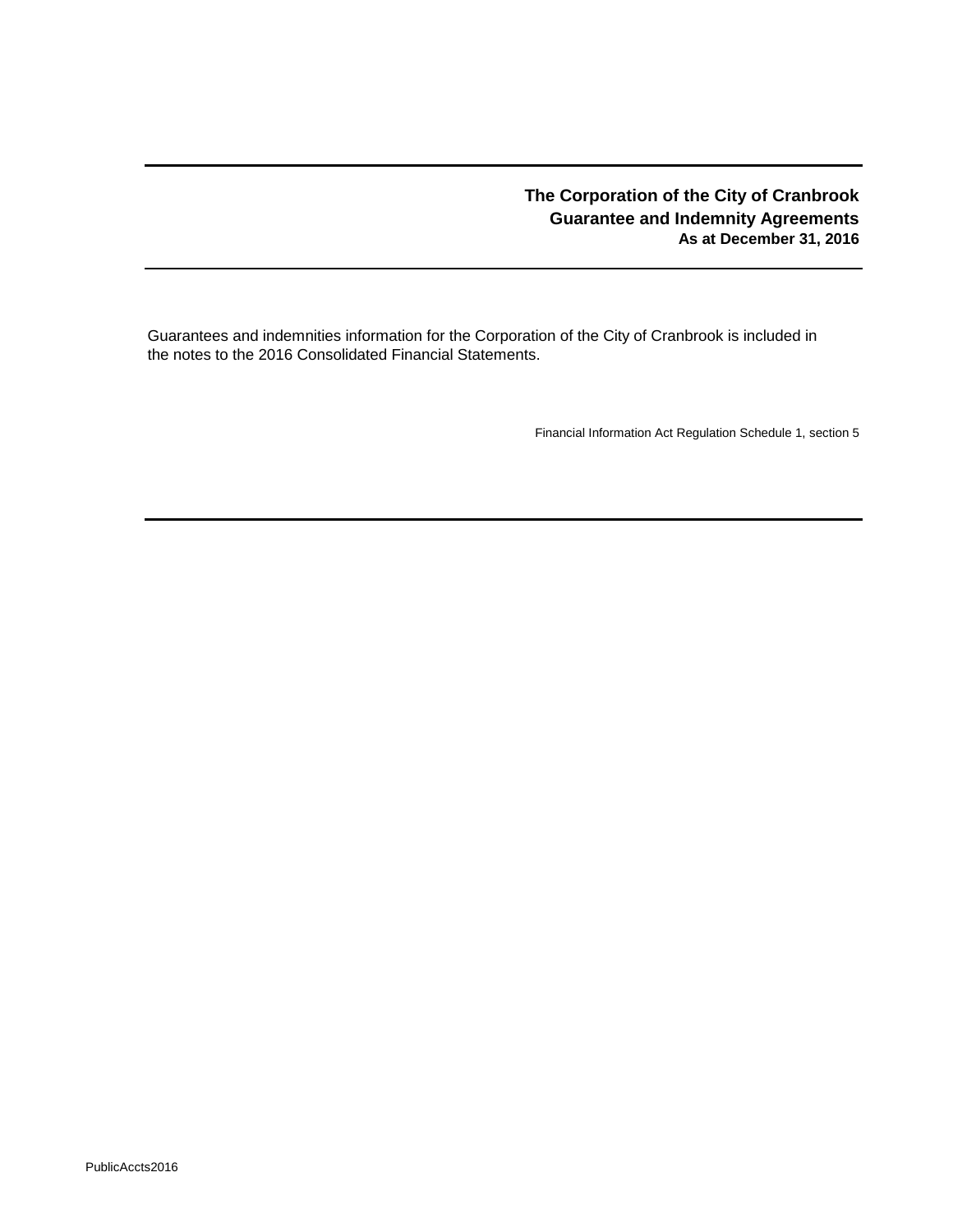## **The Corporation of the City of Cranbrook Council Remuneration, Expenses, and Contracts As at December 31, 2016**

| <b>Name</b>                                | <b>Position</b>                            | <b>Remuneration</b> | <b>Expenses</b> |
|--------------------------------------------|--------------------------------------------|---------------------|-----------------|
| Pratt, L.                                  | Mayor                                      | 54,412              | 5,232           |
| Blissett, N.                               | Councillor                                 | 19,838              | 371             |
| Cardozzo, D.                               | Councillor                                 | 19.838              | 536             |
| Graham, W.                                 | Councillor                                 | 19,838              | 9,343           |
| Hockley, I.                                | Councillor                                 | 19,838              | 1,004           |
| Popoff, R.                                 | Councillor                                 | 19,838              | 4,884           |
| Shypitka, T.                               | Councillor                                 | 19,838              | 4,696           |
|                                            | <b>Total Council Remuneration/Expenses</b> | 173,439             | 26,066<br>\$    |
| <b>Employer share of Council benefits:</b> |                                            |                     |                 |
| <b>Receiver General</b>                    |                                            | 2,976               |                 |
|                                            |                                            |                     |                 |

#### **Contracts under Section 107 of** *Community Charter***:**

Section 107 of the *Community Charter* requires disclosure where a municipality enters into a contract in which a council member has a direct or indirect pecuniary interest. No such contracts were entered into in 2016.

Financial Information Act Regulation Schedule 1, section 6(2)(a)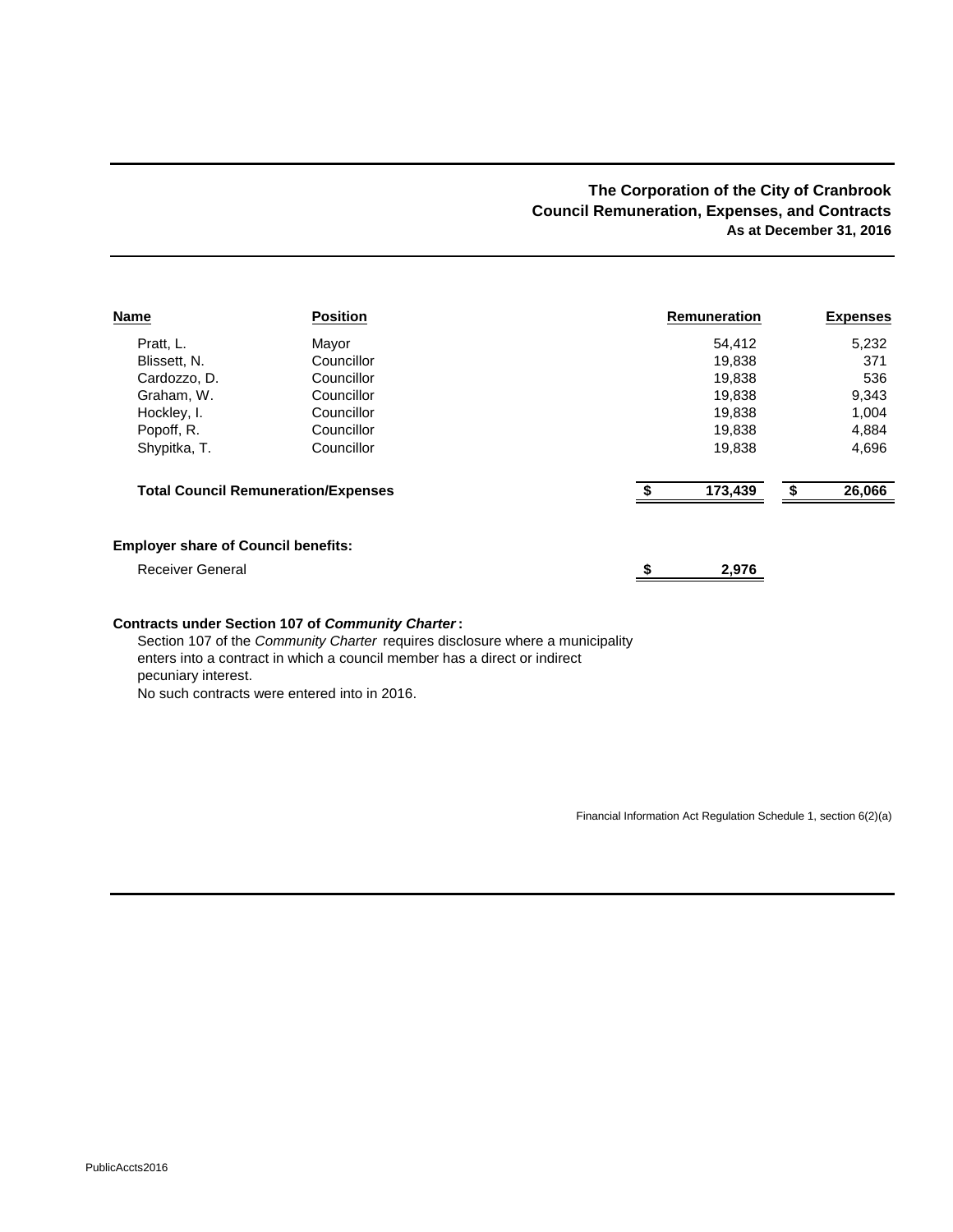**The Corporation of the City of Cranbrook Employee Remuneration and Expenses As at December 31, 2016**

|                                                  |                                                | Total           |                 |
|--------------------------------------------------|------------------------------------------------|-----------------|-----------------|
| Name                                             | Position                                       | Remuneration    | <b>Expenses</b> |
|                                                  |                                                |                 |                 |
| Anderson, D.                                     | <b>Trades Manager</b>                          | \$<br>101,949   | \$<br>1,870     |
| Ausman, E.                                       | <b>Infomatics Manager</b>                      | 86,643          |                 |
| Bain, J.                                         | Fire Fighter                                   | 103,871         | 445             |
| Baldwin, S.                                      | Fire Fighter                                   | 111,622         | 350             |
| Bertrand, J.                                     | <b>Fire Fighter</b>                            | 111,491         | 2,050           |
| Brown, J.                                        | Fire Fighter                                   | 119,849         | 1,628           |
| Carson, M.                                       | <b>Fire Fighter</b>                            | 113,420         |                 |
| Cavener, B.                                      | <b>Fire Fighter</b>                            | 112,925         | 1,292           |
| Courtney, C.                                     | Deputy Director, Finance and Computer Services | 100,349         | 1,855           |
| Driver, S.                                       | Deputy Director, Fire and Emergency Services   | 115,044         | 6,158           |
| Dueck, M.                                        | <b>Municipal Clerk</b>                         | 87,076          | 666             |
| Eldred, D                                        | <b>Fire Fighter</b>                            | 120,139         |                 |
| Granville-Martin, J.                             | Fire Fighter                                   | 109,853         | 1,676           |
| Green, G.                                        | Fire Fighter                                   | 115,699         |                 |
| Hetu, A.                                         | <b>Trades Manager</b>                          | 84,936          | 4,303           |
| Heywood, P.                                      | Events & Marketing Manager                     | 85,803          | 997             |
|                                                  | Director, Innovation and Collaboration         |                 | 40              |
| Kemperman, R.                                    |                                                | 89,652          |                 |
| Kennedy, D.                                      | Fire Fighter                                   | 142,071         | 150             |
| Kennelly, T.                                     | Fire Fighter                                   | 141,103         |                 |
| Kim, D.                                          | Chief Administrative Officer                   | 133,790         | 5,656           |
| Leroux, M.                                       | Director, Corporate Services                   | 103,417         | 1,083           |
| Mackinnon, D.                                    | Fire Fighter                                   | 133,577         |                 |
| Magro, J.                                        | Fire Fighter                                   | 136,881         |                 |
| Matejka, M.                                      | Project Manager                                | 82,135          | 1,991           |
| McGowan, J.                                      | Director, Public Works                         | 110,226         | 5,380           |
| Munro, B.                                        | Fire Fighter                                   | 136,902         | 2,325           |
| Murrell, C.                                      | Fire Fighter                                   | 137,147         |                 |
| New, C.                                          | Director, Leisure Services                     | 109,772         | 696             |
| Osborne, C.                                      | Director, Financial and Computer Services      | 115,718         | 1.385           |
| Paulsen, S.                                      | <b>Facility Operations Manager</b>             | 87,420          | 2,202           |
| Penson, C.                                       | Municipal Engineer/Approving Officer           | 95,532          | 1,976           |
| Pinnell, M                                       | <b>Information Systems Manager</b>             | 101,009         | 558             |
| Price, R.                                        | <b>Community Planner</b>                       | 90,126          | 1,147           |
| Price, W.                                        | Director, Fire and Emergency Services          | 122,303         | 513             |
| Reed, B.                                         | <b>Executive Assistant</b>                     | 75,202          |                 |
| Relkoff, P.                                      | Fire Fighter                                   | 120,878         |                 |
|                                                  | Fire Fighter                                   |                 |                 |
| Robertson, M.                                    |                                                | 115,475         | 1,468           |
| Semeniuk, E.                                     | Electrician                                    | 76,107          | 6,785           |
| Sharpe, E.                                       | Director, Engineering & Development Services   | 115,737         |                 |
| Silvaggio, M.                                    | Mechanic Foreman                               | 80,026          | 1,154           |
| Smith, M.                                        | <b>Financial Services Manager</b>              | 86,727          | 3,211           |
| Spowart, F.                                      | <b>Fire Fighter</b>                            | 107,850         |                 |
| Staudt, W.                                       | Chief Administrative Officer                   | 162,668         | 649             |
| Swanson, C.                                      | Fire Fighter                                   | 108,443         | 445             |
| Veg, R.                                          | Senior Planner                                 | 100,356         | 1,373           |
| Videto, K.                                       | Operator 2                                     | 75,761          | 2,549           |
| Weaver, K.                                       | Economic Development Officer                   | 110,127         | 5,051           |
| Yee, G.                                          | Fire Fighter                                   | 121,500         |                 |
| Zettel, C.                                       | Corporate Communications Officer               | 88,699          | 3,030           |
| Employee Gross Earnings (over \$75,000)          |                                                | 5,295,002       | 74,109          |
| Employee Gross Earnings (\$75,000 and less)      |                                                | 6,468,143       | 64,464          |
|                                                  |                                                | \$11,763,145    | \$138,573       |
| <b>Employer share of Employee benefits:</b>      |                                                |                 |                 |
|                                                  |                                                |                 |                 |
| Receiver General                                 |                                                | 584,397         |                 |
| Medical                                          |                                                | 197,906         |                 |
| Pension Corporation                              |                                                | 1,203,139       |                 |
| Group insurance, dental, extended health         |                                                | 843,419         |                 |
| <b>Workers' Compensation Board</b>               |                                                | 187,593         |                 |
| <b>Total Employer share of Employee benefits</b> |                                                | \$<br>3,016,453 |                 |

Financial Information Act Regulation Schedule 1, section 6(2)(b)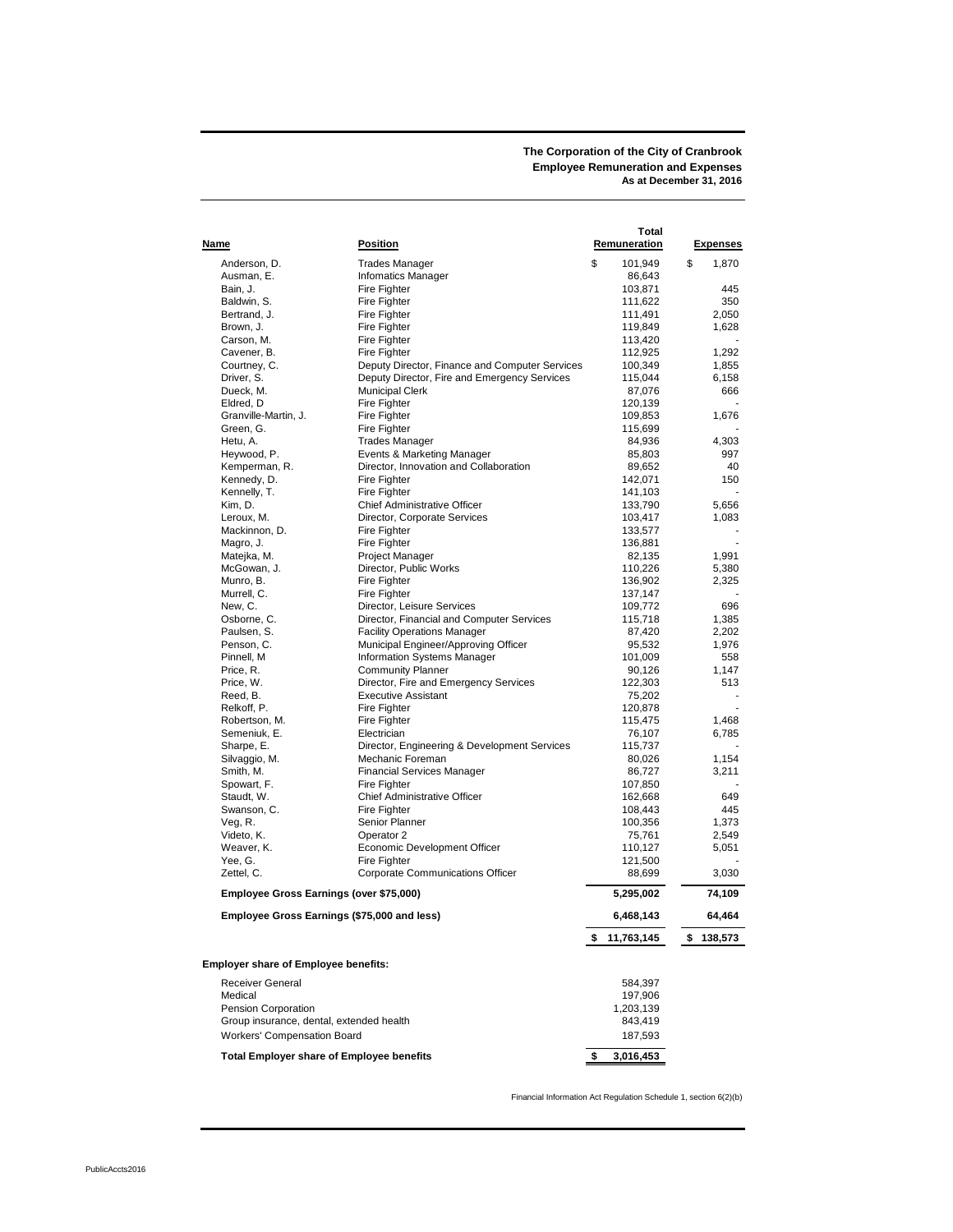# **The Corporation of the City of Cranbrook Severance Agreements As at December 31, 2016**

There were three severance agreements made between the Corporation of the City of Cranbrook and its non-unionized employees during the fiscal year ended December 31, 2016.

These agreements represent 27 months of compensation.\*

\* Compensation is based on salary and benefits.

Financial Information Act Regulation, Schedule 1,section 6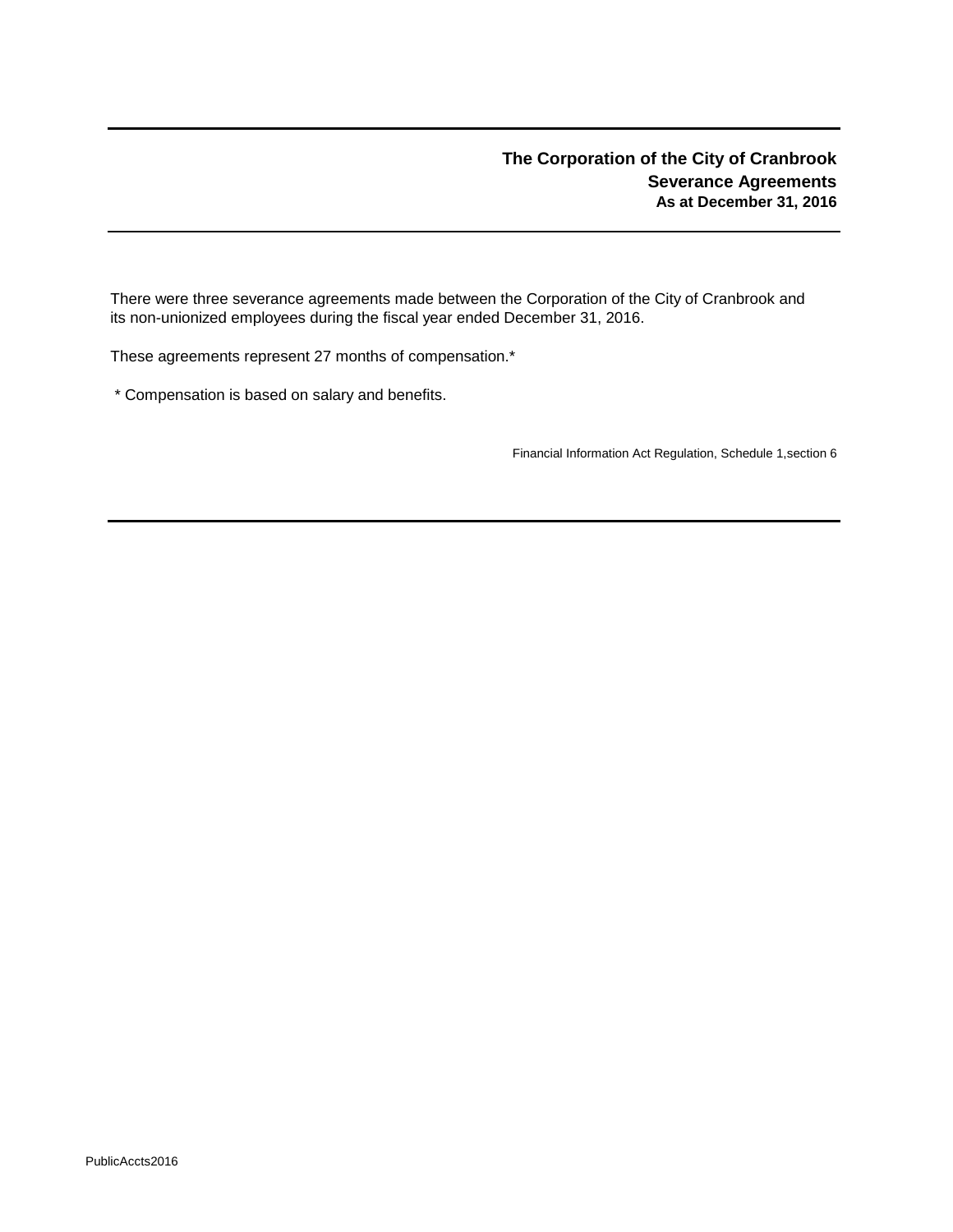**Suppliers who received aggregate payments exceeding \$25,000:**

| Access Gas Services Inc.                                | 70,811    |
|---------------------------------------------------------|-----------|
| Acklands-Grainger Inc.                                  | 46,757    |
| Alpine Toyota                                           | 43,156    |
| B.E. Civil Projects Ltd.                                | 1,359,957 |
| BA Blacktop (Cranbrook) / Div of Interoute Construction | 2,574,197 |
| <b>Bank of Montreal</b>                                 | 755,814   |
| Barrie Mackay Contracting Ltd.                          | 1,496,696 |
| <b>BC Assessment Authority</b>                          | 192,694   |
| <b>BC Hydro</b>                                         | 1,421,283 |
| <b>BC</b> Transit                                       | 881,056   |
| <b>BDO Canada LLP</b>                                   | 35,831    |
| Brenntag Canada Inc.                                    | 83,803    |
| <b>British Columbia SPCA</b>                            | 34,825    |
| Canada Life Assurance Company                           | 896,651   |
| Canada Post                                             | 33,792    |
| Canada Revenue Agency                                   | 3,271,436 |
| Canadian Mental Health Association                      | 40,279    |
| <b>Chris Hauprich Contracting</b>                       | 49,680    |
| Cimco                                                   | 62,268    |
| <b>Commercial Aquatic Supplies</b>                      | 48,819    |
| <b>Corix Control Solutions Limited</b>                  | 25,773    |
| Corix Water Products Inc.                               | 53,328    |
| <b>Crabby Productions</b>                               | 85,837    |
| Cranbrook Building Centre Ltd.                          | 82,036    |
| Cranbrook Chamber of Commerce                           | 76,724    |
| Cranbrook Daily Townsman                                | 67,830    |
| Cranbrook Dodge                                         | 71,225    |
| Cranbrook Public Library                                | 148,943   |
| <b>Cubex Limited</b>                                    | 187,420   |
| <b>CUPE 2090</b>                                        | 120,058   |
| D.S.G. Communications Ltd.                              | 103,671   |
| Dell Canada Inc.                                        | 29,579    |
| <b>Dell Financial Services</b>                          | 60,768    |
| Denham Ford (BC) Ltd.                                   | 88,761    |
| DST Consulting Engineers Inc.                           | 91,605    |
| E.B. Horsman & Son                                      | 61,993    |
| Econolite Canada Inc.                                   | 42,138    |
| Eecol Electric Ltd.                                     | 85,712    |
| Electrogas monitors                                     | 26,818    |
| Elevate Airports Inc.                                   | 986,194   |
| Emco Limited                                            | 101,073   |
| <b>ESRI Canada</b>                                      | 182,917   |
| FortisBC Energy Inc.                                    | 193,588   |
| Freightliner of Cranbrook Ltd.                          | 38,398    |
| Gold & Gold Productions                                 | 89,731    |
| Government of Canada - CSB Program                      | 57,933    |
| Green Mountain Janitorial Services Inc.                 | 135,689   |
| Guillevin International Inc.                            | 118,816   |
| Hub Fire Engines & Equipment                            | 414,087   |
| <b>IAFF</b>                                             | 42,383    |
| <b>ICBC</b>                                             | 84,987    |
| Inland Kenworth/Parker Pacific                          | 31,298    |
| Interior Instrument Tech Services Ltd.                  | 98,012    |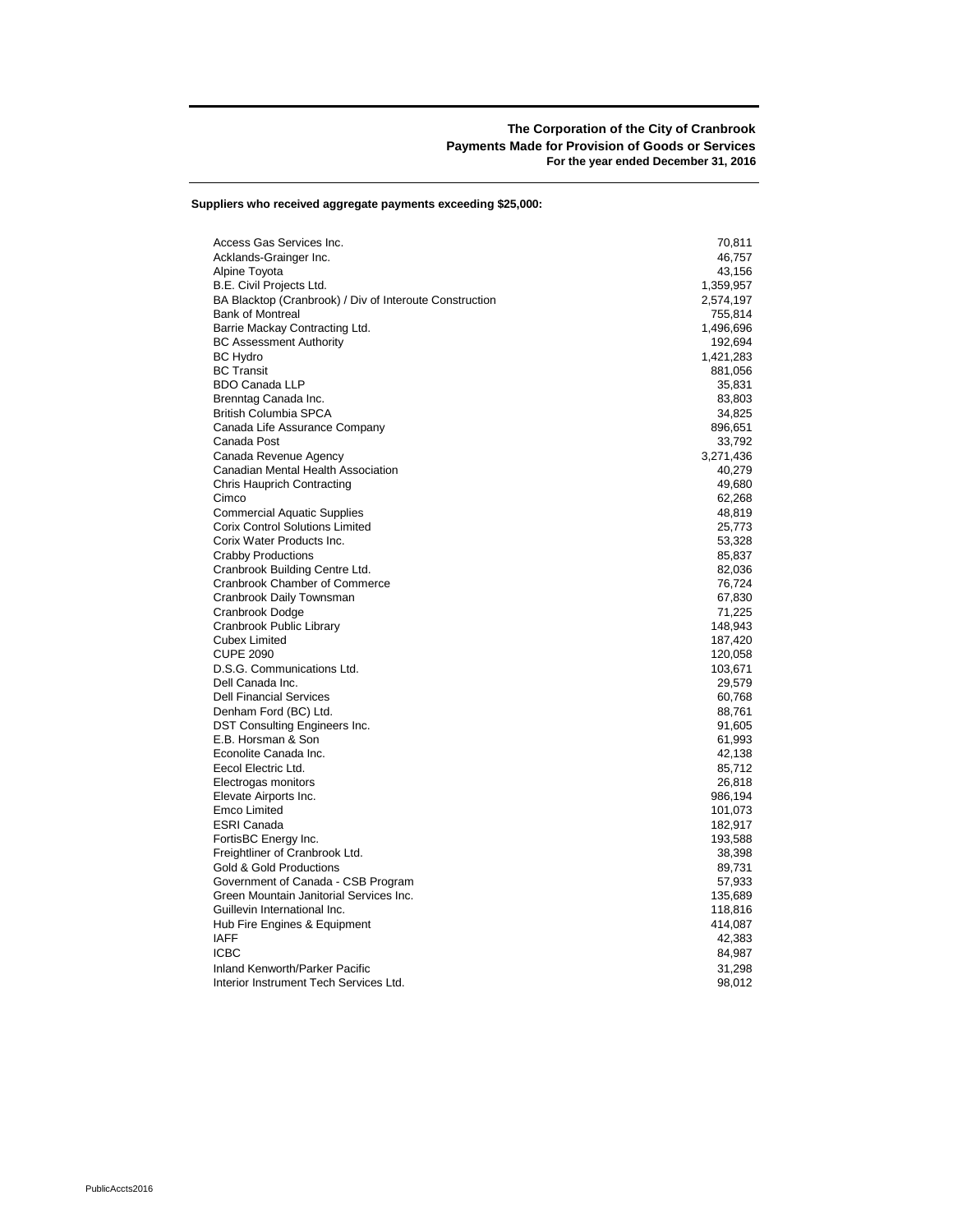#### **The Corporation of the City of Cranbrook Payments Made for Provision of Goods or Services For the year ended December 31, 2016**

| Interior Seed and Fertilizer Ltd.                                | 123,453          |
|------------------------------------------------------------------|------------------|
| J.D.S. Inc.                                                      | 165,016          |
| Jelly Events and Promotions Ltd.                                 | 93,450           |
| Johnson's Plumbing & Heating                                     | 25,551           |
| JRJ Fencing                                                      | 121,886          |
| K.D. Electric<br>Kal Tire                                        | 85,979           |
| KGC Fire Rescue Inc.                                             | 28,358<br>43,516 |
| Kleysen Group LP                                                 | 70,266           |
| Kootenay Advertiser (1997)                                       | 26,633           |
| Kootenay East Regional Hospital District                         | 492,288          |
| Kortech Calcium Services Ltd.                                    | 27,007           |
| Line West Ltd.                                                   | 55,479           |
| Live Nation Canada                                               | 36,507           |
| Lost Creek Enterprises Ltd.                                      | 217,948          |
| Lotic Environmental Ltd.                                         | 52,995           |
| Lumalex Canada Inc.                                              | 47,872           |
| M & K Plumbing & Heating Co. Ltd.                                | 28,149           |
| M.B. Laboratories Ltd.                                           | 140,847          |
| Maple Leaf Forestry Ltd.                                         | 39,236           |
| Martech Electrical Systems Ltd.                                  | 531,535          |
| Maxxam Analytics International Corp.                             | 78,457           |
| Mearl's Machine Works Ltd.                                       | 34,799           |
| Medical Services Plan of BC                                      | 197,906          |
| Mills Productions LLC                                            | 85,401           |
| Minister of Finance - School Tax                                 | 2,598,576        |
| Mitech Business Systems Ltd.<br>Morrow Bioscience Ltd.           | 71,591<br>60,271 |
| Municipal Insurance Association                                  | 150,558          |
| <b>Municipal Pension Corporation</b>                             | 2,154,421        |
| Murdy & McAllister                                               | 119,852          |
| Naing Super Janitorial Ltd.                                      | 46,842           |
| <b>NAPA Auto Parts</b>                                           | 37,460           |
| New Dawn Restorations Ltd.                                       | 37,964           |
| New Way Group Ltd.                                               | 28,273           |
| OK Tire                                                          | 26,504           |
| <b>Peak Security Services</b>                                    | 84,141           |
| Prism Engineering Ltd.                                           | 55,264           |
| Receiver General for Canada (RCMP)                               | 3,696,451        |
| Regional District of East Kootenay                               | 2,198,846        |
| Regional District of East Kootenay / Municipal Finance Authority | 2,104,158        |
| Remcan Projects LP                                               | 62,084           |
| Rocky Mountain Energy Ltd.                                       | 309,018          |
| Rogers Media Inc.                                                | 147,000          |
| Salvador Ready Mix Concrete Ltd.                                 | 194,178          |
| Sam Steele Slo-Pitch Tournament                                  | 26,000           |
| Sandor Crane Service Ltd.                                        | 42,128           |
| Seekers Media Inc.                                               | 62,094           |
| Signal Electric Ltd.                                             | 1,088,763        |
| Softchoice Corporation<br>Southeast Disposal                     | 60,896           |
| Southeast Maintenance Ltd.                                       | 47,728<br>55,519 |
| Southwestern Flowtech & Environmental                            | 63,761           |
| Spaceage Synthetics Ltd.                                         | 147,031          |
| <b>Staples</b>                                                   | 28,007           |
| Sun Life Assurance Company of Canada                             | 917,431          |
| Suttle Recreation Inc.                                           | 68,724           |
| Telus Communications (BC) Inc.                                   | 52,949           |
| Telus Mobility (BC)                                              | 29,484           |
| Temple Consulting Group Ltd.                                     | 33,383           |
| Tin Craft Heating & Air Conditioning Ltd.                        | 41,616           |
| Tomko Sports Systems Alberta                                     | 36,034           |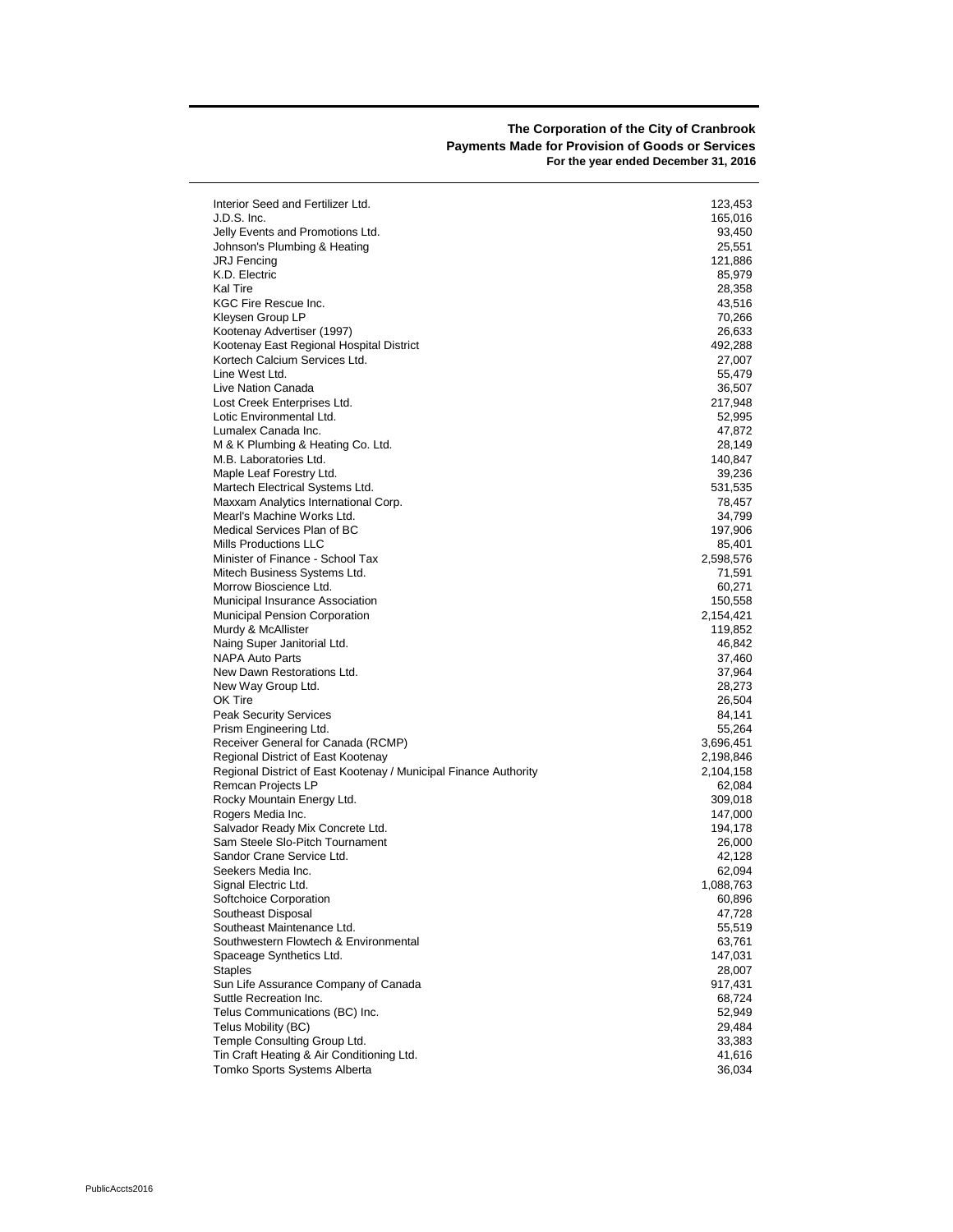#### **The Corporation of the City of Cranbrook Payments Made for Provision of Goods or Services For the year ended December 31, 2016**

| Cranbrook Public Library<br>Key City Theatre Society<br>Total payments for grants and contributions exceeding \$25,000 | 584,183<br>72,932<br>806,684 |
|------------------------------------------------------------------------------------------------------------------------|------------------------------|
|                                                                                                                        |                              |
|                                                                                                                        |                              |
|                                                                                                                        |                              |
| Canadian Museum of Rail Travel                                                                                         | 109,569                      |
| Cranbrook Curling Association                                                                                          | 40,000                       |
| Payments to suppliers for grants and contributions exceeding \$25,000:                                                 |                              |
| of \$25,000 or less                                                                                                    | 3,223,172                    |
| Consolidated total paid to suppliers who received aggregate payments                                                   |                              |
| Total aggregate payments exceeding \$25,000                                                                            | 39,527,273                   |
| WSP Canada Inc.                                                                                                        | 59,948                       |
| <b>Wolseley Mechanical Group</b><br><b>Workers Compensation Board</b>                                                  | 71,352<br>176,221            |
| <b>Western Financial Group</b>                                                                                         | 215,631                      |
| Vimar Equipment Ltd.                                                                                                   | 549,542                      |
| Vast Resource Solutions Inc.                                                                                           | 97.926                       |
| Urban Systems Ltd.                                                                                                     | 915,264                      |
|                                                                                                                        | 34.579<br>30,793             |
| Twin Rivers Controls Ltd.<br>Univar Canada Ltd.                                                                        |                              |

Financial Information Act Regulation Schedule 1, section 7